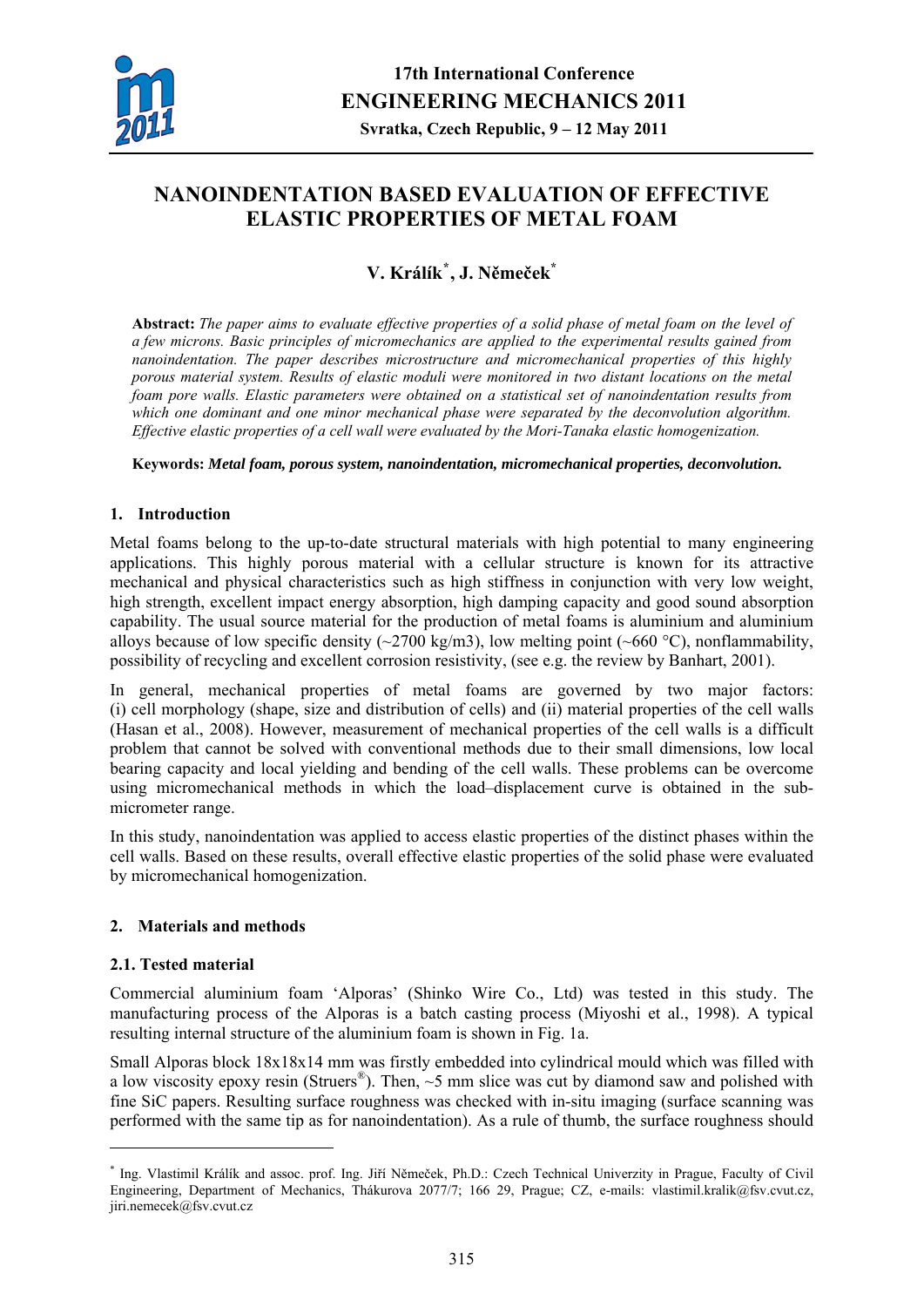be kept within 10% of the expected maximum depths used in nanoindentation. In our case, quadratic deviation from the mean plane (root-mean-square) was found to be  $R_q \approx 9$  nm (according to ISO 4287:1997) which was acceptable compared to the maximum indentation depths 100 - 300 nm.



*Fig. 1: a) Overall view on a typical structure of aluminium foam. b) ESEM image of a cell wall. c) Detailed ESEM image of a cell wall showing Ca/Ti-rich area (light zones).* 

The microstrucure of the foam was studied in electron microscope (ESEM). Two distinct phases, visible as differently colored areas in ESEM images were distinguished (Fig. 1b, c). The chemical composition of the two phases was checked with EDX element analysis in ESEM. As expected, the majority of the volume (dark zone) was composed of aluminum and aluminium oxide  $A_1O_3$  (further denoted as Al-rich area). Lighter zones contained significant amount of calcium and titanium (further denoted as Ca/Ti-rich area). The non-uniform distribution of these zones shows on inhomogeneous mixing of the admixtures that are added during the production process.

#### **2.2. Nanoindentation**

The nanoindentation testing was performed using a Hysitron Tribolab system® at the CTU in Prague. Two distant locations were chosen on the sample to capture its heterogeneity. Both locations were covered by a series of ~220 indents which was considered to give sufficiently large statistical set of data. Standard load controlled test of an individual loading diagram consisting of three segments: loading, holding at the peak and unloading was used. Loading and unloading of this trapezoidal loading function lasted for 5 seconds, the holding part lasted for 10 seconds. Maximum applied load was 1500 μN.

Elastic modulus was evaluated for individual indents using standard methodology (Oliver and Pharr, 1992) which accounts for elasto-plastic contact of a conical indenter with an isotropic half-space as:

$$
E_r = \frac{1}{2\beta} \frac{\sqrt{\pi}}{\sqrt{A}} \frac{dP}{dh}
$$
 (1)

in which  $E_r$  is the reduced modulus measured in an experiment,  $\Lambda$  is the projected contact area of the indenter at the peak load,  $\beta$  is geometrical constant ( $\beta$  = 1.034 for the used Berkovich tip) and  $\frac{d\mathbf{r}}{dh}$  $\frac{dP}{dt}$  is a

slope of the unloading branch evaluated at the peak. Elastic modulus *E* of the measured media can be found using contact mechanics which accounts for the effect of non-rigid indenter as:

$$
\frac{1}{E_r} = \frac{\left(1 - v^2\right)}{E} - \frac{\left(1 - v_i^2\right)}{E_i} \tag{2}
$$

in which *ν* is the Poisson's ratio of the tested material, *Ei* a *νi* are known elastic modulus and Poisson's ratio of the indenter. In our case,  $v = 0.35$  was taken as an estimate for all indents.

#### **3. Results and discussion**

## **3.1. Statistical and deconvolution results from nanoindentation**

An example of a typical loading diagram gained from nanoindentation at Al-rich area (dark zone in Fig. 1b, c) is shown in Fig. 2a. Average contact depth is around 220 nm and maximum depth reaches values around 234 nm. Variety of results from different positions is shown on an example in Fig. 2b in which a pair of curves belongs to Al-rich and a pair to Ca/Ti-rich zones, respectively.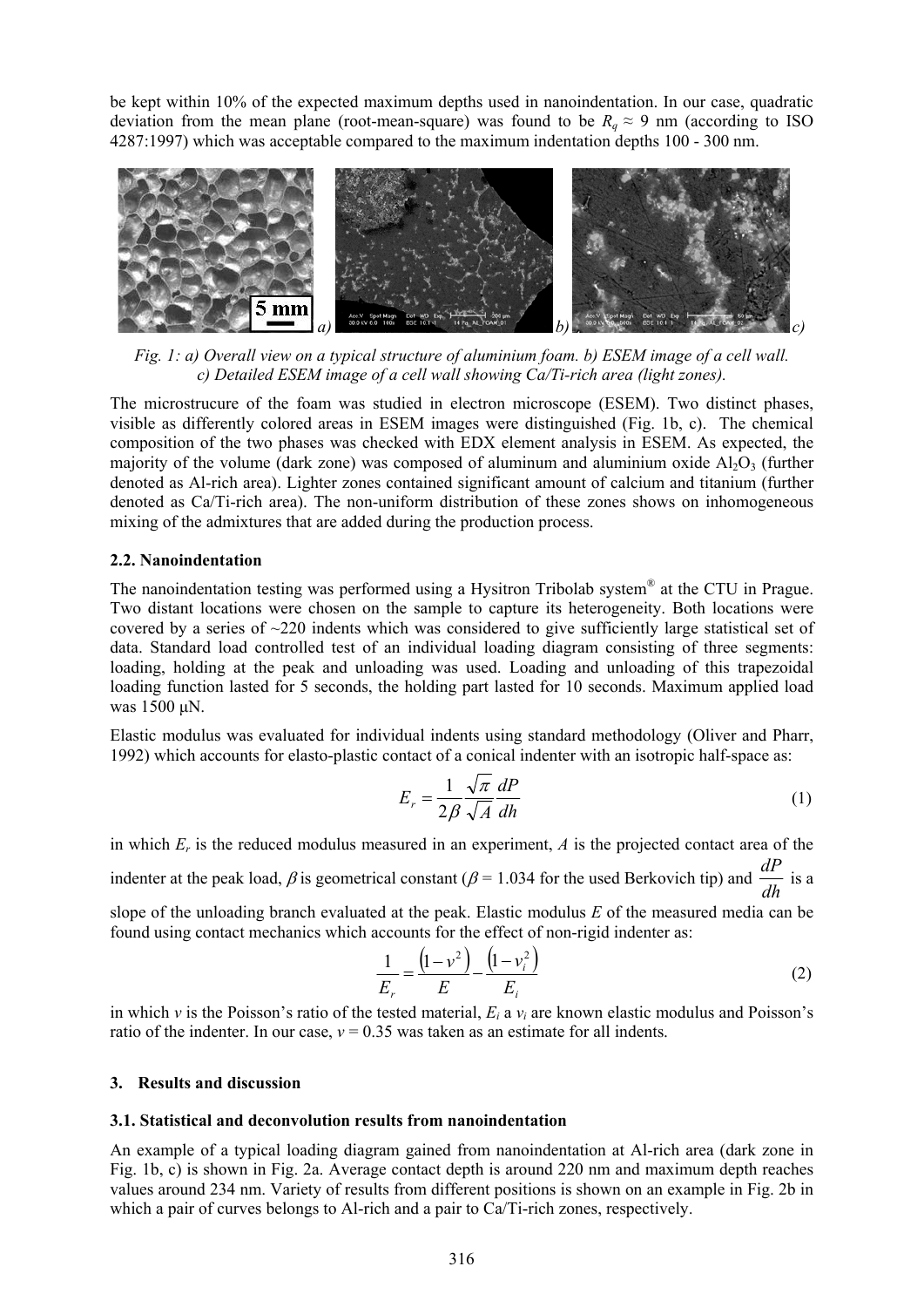

*Fig. 2: (a) Typical loading diagram for Al-rich zone, (b) example of variation in loading diagrams for Al- and Ca/Ti-rich zones.* 

Elastic moduli were evaluated for each individual indent. Overall results are depicted in Fig. 3a in which histogram of all elastic moduli from two different positions and results merged from both positions are shown. No significant differences between the positions were found. Therefore, merged results were further used for the deconvolution of elastic properties. It can be seen in Fig. 3a that a significant peak appears around 60 GPa. This value can be considered as a dominant characteristic of a solid phase (Al-rich). The scatter in the results is affected mainly by the position in different zones (Al-rich, Ca/Ti-rich) and related hardnesses of its constituents in the sample.



*Fig. 3: (a) Probability density functions of elastic moduli from two measured positions and merged results. (b) Deconvolution of elastic moduli in two phases (Al-rich and Ca/Ti-rich).* 

Statistical results of elastic moduli (Fig. 3a) have been further analyzed with a deconvolution technique (Constantinides et al., 1998; Němeček et al., 2010; Němeček et al., 2011) which seeks for parameters of individual phases included in overall results. The deconvolution algorithm searches for n-Gauss distributions in an experimental probability density function - PDF (Fig. 3b). Random seed and minimizing criteria of the differences between the experimental and theoretical overall PDFs are computed in the algorithm to find the best fit. Two-phase system (one dominant Al-rich phase and one minor Ca/Ti-rich phase) was assumed in the deconvolution. Tab. 1 contains numerical results from the deconvolution with the estimated volume fractions of the phases.

| <b>Phase</b>          | Mean (GPa) | St. dev. $(GPa)$ | Volume fraction (-) |
|-----------------------|------------|------------------|---------------------|
| $1$ (Al-rich zone)    | 61.883     | 4.618            | 0.638               |
| $2$ (Ca/Ti-rich zone) | 87.395     | 16.684           | 0.362               |

*Tab. 1: Elastic moduli and volume fractions from deconvolution.* 

#### **3.2. Effective material properties**

Continuum micromechanics provides a framework, in which elastic properties of heterogeneous microscale phases are homogenized to give overall effective properties on the macroscale (Zaoui, 2002). In this context, representative volume element (RVE) is introduced in order to separate the scales. The RVE must be substantially smaller than the macroscale body, which allows imposing homogeneous boundary conditions over the RVE. This leads to constant stress/strain field in individual microscale components of ellipsoidal shapes. Effective elastic properties are then obtained through averaging over the local contributions. Considering isotropic spherical inclusions in a matrix leads to estimation of effective bulk modulus using so called Mori-Tanaka method as: